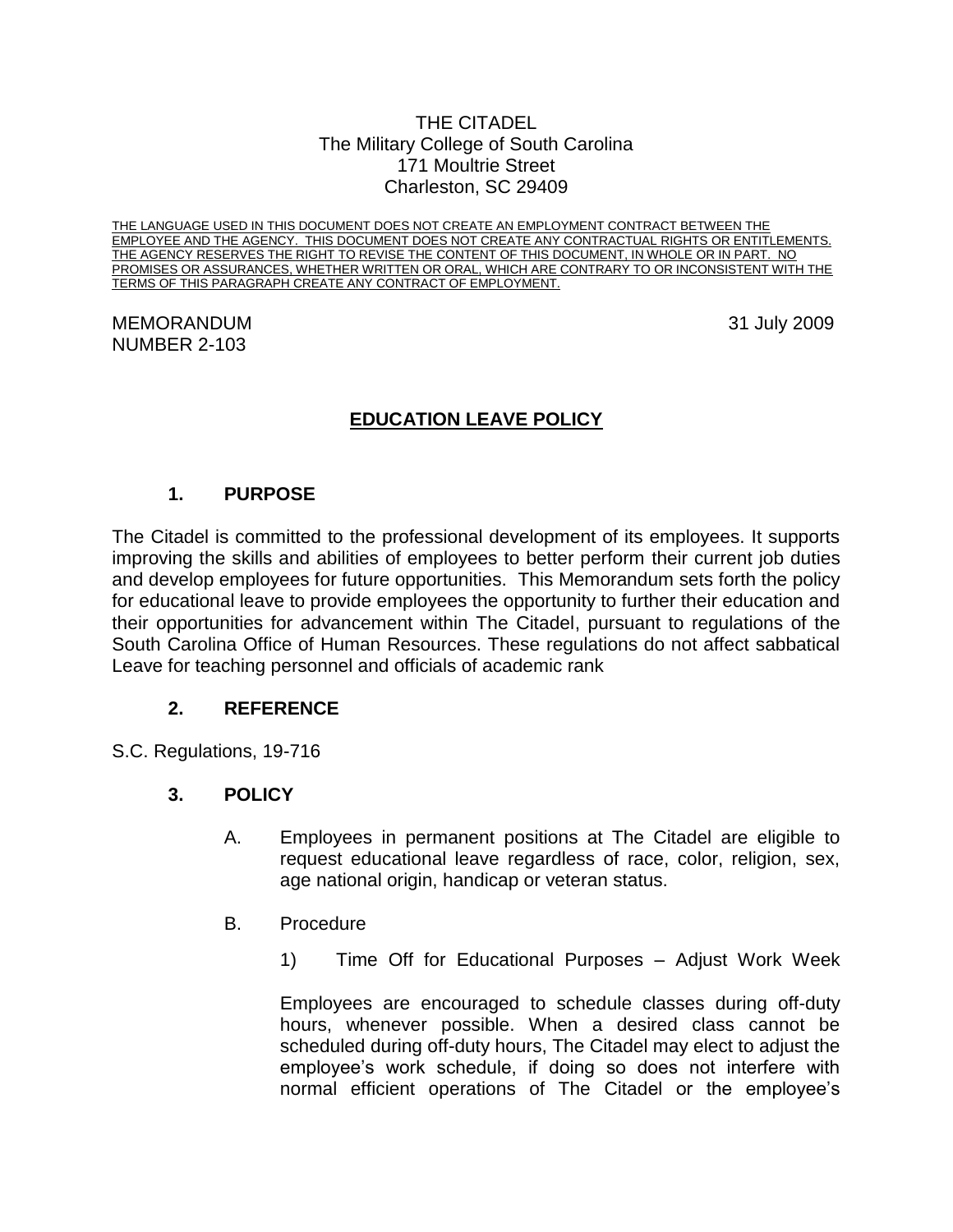department. (Example – The Citadel, whose normal workday is 8:00 a.m. to 5:00 p.m., may allow the employee to work 9:30 a.m. to 6:30 p.m. so the employee can meet an 8:00 a.m. class). When a desired class cannot be scheduled during off-duty hours, and is not feasible to adjust the work scheduled in this way, full-time employees in permanent positions may be allowed to take annual leave or may be granted leave without pay in order to attend classes.

2) Class Load

It is recommended employees take no more than one class during the work day; however, with advance approval of the department head or authorized supervisor, employees may be allowed to take two classes provided time is made up or charged to leave

3) Using Leave

When a desired class cannot be scheduled during off-duty hours, and it is not feasible to adjust work schedules, a fulltime employee in a permanent position may be allowed, with the approval of the department head or authorized supervisor, to take Annual Leave or may be granted authorized Leave Without Pay in order to attend class.

4) Leave Without Pay for Educational Purposes

a. Any fulltime employee who has satisfactorily completed at least one year of continuous employment during the current period of employment with The Citadel is eligible to apply for Educational Leave Without Pay.

b. An employee must apply by submitting a letter of request, which indicates the purpose and inclusive dates of Leave Without Pay through the appropriate channels. Approval may be authorized for Educational Leave Without Pay provided it is deemed advantageous and of benefit to the college as well as to the employee, and provided doing so does not interfere with the normal and/or efficient operation of the department.